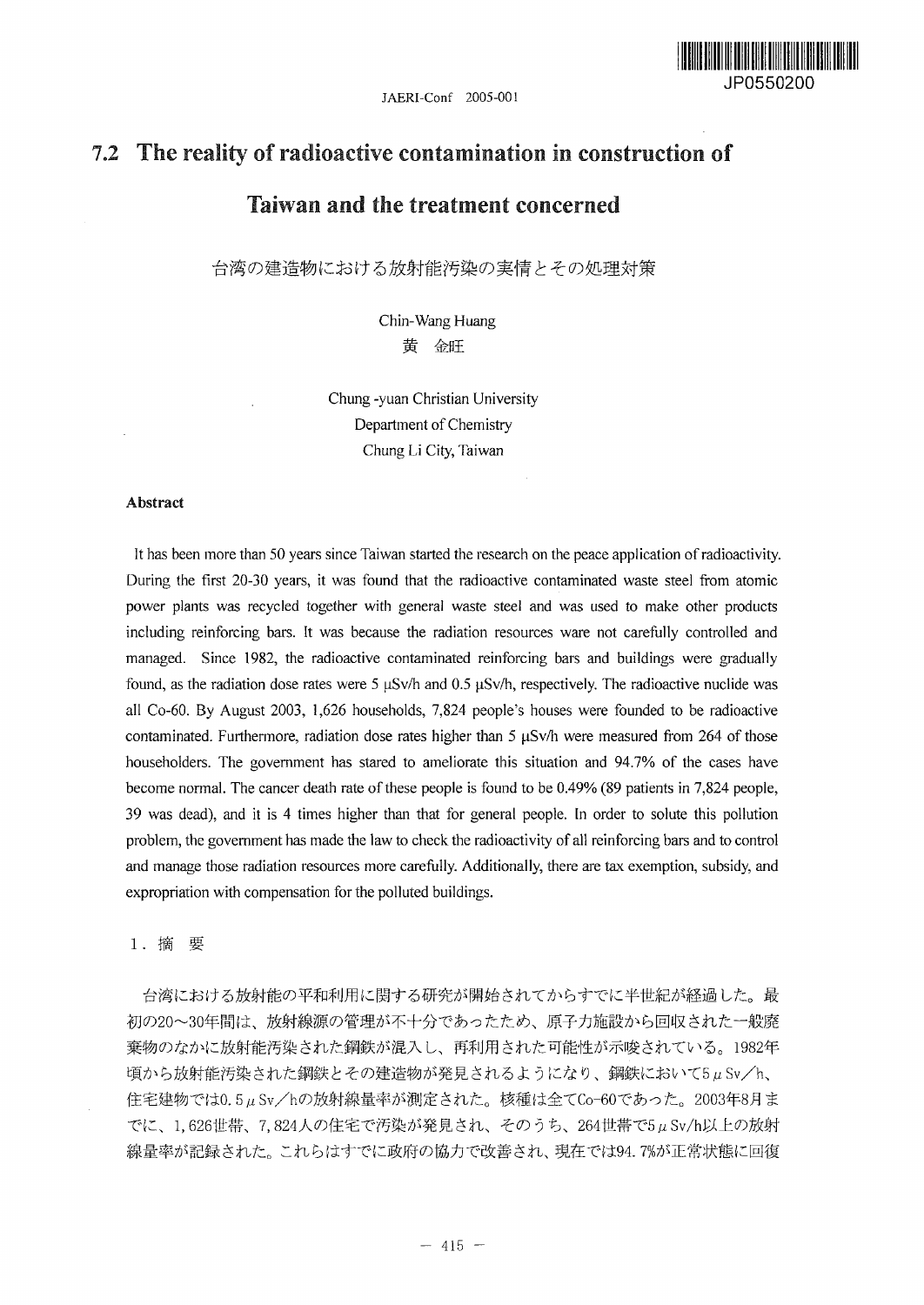している。放射線を被曝した7,824人の内、89人がガンにかかり、すでに39人が死亡している。 ガンによる死亡率は0.49%であり、これは一般人のガン罹患率の4倍に相当する。

政府はこの汚染問題を解決するために、1995年7月から、すべての鋼鉄に対しての放射能検 杳を法令で義務づけ、線源の管理と保管も厳しく規制し、また汚染住宅の税金免除や、補助金 による支援、住宅の買収などの対策をおこなってきた。

2. 放射性物質の発見

- 1. 1982年9月 化学兵学校から、一個のCo-60 23.8Ci の線源が遺失した。
	- 1982年10月 放射性鉄筋が発見され、また多数のビル建造物からも放射能が検出された。鉄 筋を製造した製煉所は化学兵学校から約10kmの距離。
- 2. 1983年3月 原子力施設から、放射能汚染された鋼鉄約30tが鉄筋の原料として回収され、再 利用された。鉄筋から50μSv/h、ビルの建造物から5μSv/hの放射線量率が測定 された。
- 3. 1985 $#$ 汚染されたビル中の歯科診療所の大気中で6.7 µSv/h の測定値を得た。

#### 3. 調 査

- 1. TLD (熱蛍光線量計)を設置し、1ヶ月後に回収して、その期間の積算線量を測定する。
- 2. Detectorで現場測定、測定要点は:
	- (1) 雷池のチェック
	- (2)建造物から5m離れた場所の測定結果を背景値
	- (3) 建造物の平面図をかく
	- (4) 梁、柱、天井など多数の場所を測定する
	- (5)壁の表面から0.5uSv/h以上、あるいは生活空間から0.4uSv/h以上の放射線量率が測定さ れると、この建造物は汚染されたと認定される。(Fig. 1)

3. 大規模な調査

2003年8月迄、1982ー1984年の建造物の放射能を調べることにより、1.626世帯、合わせて7.824 人の住宅が汚染されていたことがわかった。その内の264世帯の住宅で5μSv/h以上の放射線量 率が測定された。(Table 1)

4. ガンを引き起こす

1626世帯、7,824人の中、ガン患者が89人、すでに39人が死亡した。ガンによる死亡率は0.49%、 一般人(0.11%)より4倍多い。(Table 2)

- 5. 考えうる放射性物質の出所
	- (1) 製鋼所 (廃鉄回収)
	- (2) 船の解体
	- (3) 原子力施設の放射性汚染鋼鉄
	- (4) その他の放射線源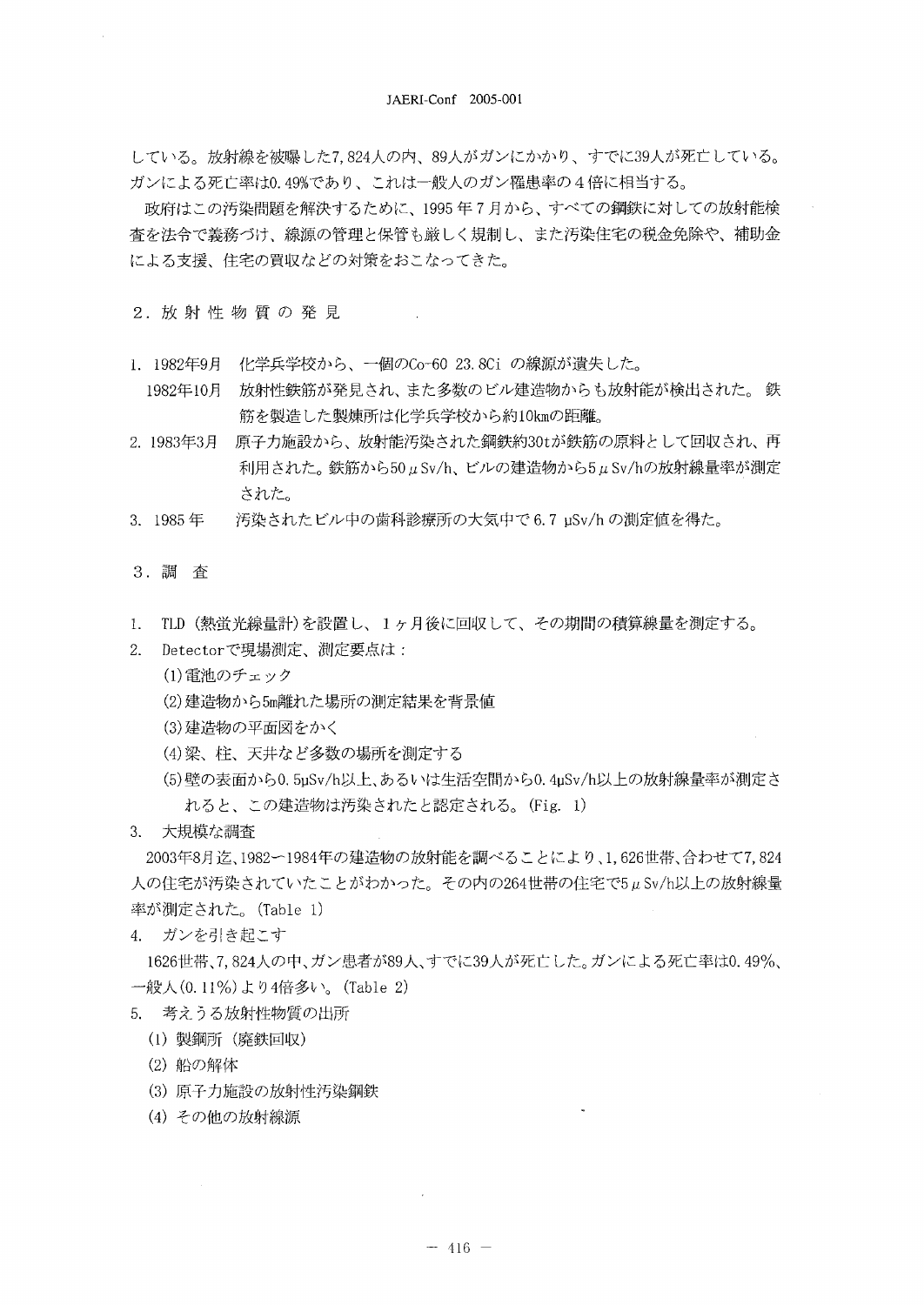- **4.**
	- 1. 鋼鉄汚染鑑定基準の設定
	- (1) - 表面からのガンマ線量率が 0.5 µSv/h以上
	- (2) バックグラウンド値の5倍以上
	- 2. 汚染建造物の処理対策

(1992年12月16日現在)

 $(15 \mu Sv/h$ 以上の住宅を対象に)

- 救済金(販売、居住の中止)  $(1)$
- **(2)** 政府による買収
- $(3)$ 再建補助金
- **(4)** 住宅税の全額免除
- **(5)**
- **3. 民生ビルの賠償**
- (1) 1999 年 10 月 15 日 台北地方裁判所 賠償金 38, 450, 000
- (2)2002 年 3 月 25 日 台北高等裁判所 賠償金 38, 450, 000 <mark>〕</mark>
- \* 1 元は約 3 円に相当

#### 5. 結 論

1. 過去20~30年以来、放射線源の管理が不十分であったために、放射能に汚染された鋼鉄が 一般の廃棄物と一緒に回収、再利用された可能性が示唆されるようになった。1982年頃から放 射能汚染された鋼鉄とその建造物が発見されるようになり、鉄筋では5μSv/h、住宅建造物で は0.5µSv/hの放射線量率が測定された。その核種は全てCo-60であった。

2. 1982年、化学兵学校のCo-60 23. 8Ciが遺失した。また、同年原子力施設から排出された汚 染鋼鉄類も廃鉄として回収、再利用された可能性がある。

3. 2003年8月までに、数万世帯の住宅を調査した結果から、1,626世帯7, 能汚染されていたことが明らかになった。そのうち、5μSv/hを超えた264世帯の住宅は政府の 援助を受け、すでに94.7%が正常な状態へと改善されている。

**4.** 亡率は0.49%であり、一般人の4倍であることがわかった。

5. 汚染鋼鉄と建造物の放射線量の測定法を設定した。同時にTLD(熱蛍光線量計)の設置や放 射線検出器での測定を行った。壁の表面において0.5μSv/h以上、または生活空間中で0.4μSv/h |以上の放射線量率が測定されると、この建造物は汚染されたと認定される。

6. 0.5µSv/h、またはバックグランドの5倍を超える放射線量率が測定された鋼鉄を汚染物に 指定する。

7. 汚染建造物の処理方法として救済金の支払い、無料健康診断、住宅買収、住宅再建補助金 の支払いなどの対策がある。

8. 2004年7月29日には、1,561世帯の放射能汚染住宅の放射線量率が1mSv/h以下になったこ とから、これらの住宅の特別管理を終了した。しかし、現在これらの住宅の売買に関して多く